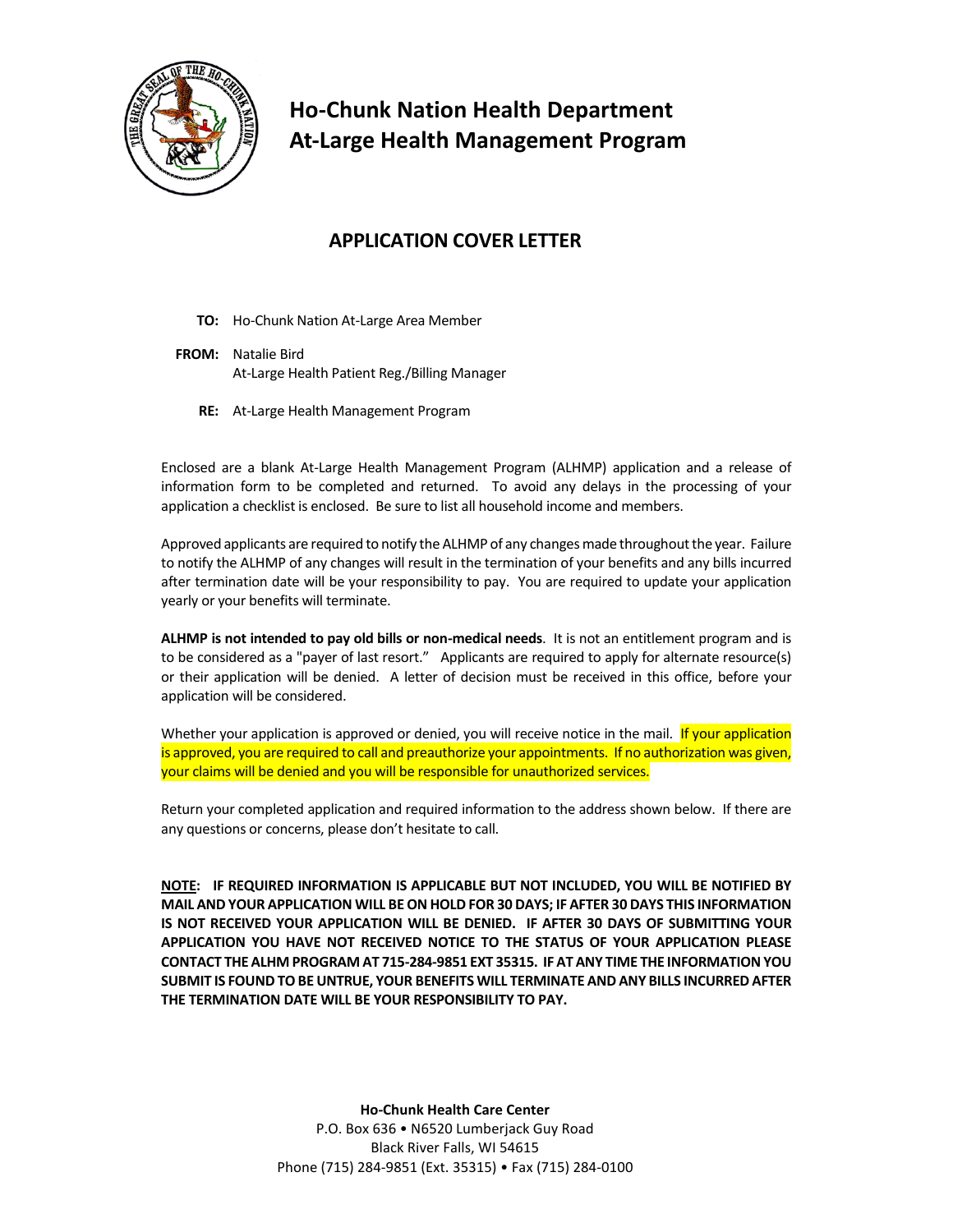

# **Ho-Chunk Nation Health Department At-Large Health Management Program**

## **ALHM Intake Checklist**

By submitting your supporting documents, you will eliminate having your application being placed on a **hold status**.

- $\Box$  Is your application complete for all items?
- $\Box$  If employed, you must apply for insurance through employer. If you don't qualify for insurance or no insurance is offered, please submit employer's written statement.
- $\Box$  If employed, and have no insurance or unemployed with no insurance, you must apply for the Bronze Plan under the Health Insurance Marketplace or in some states (listed below) to the Medicaid Expansion Program. This can be done by going to HealthCare.gov, contacting a Benefit Specialist or Navigator at an Indian Health Service Facility, or contacting your local county Social Services for assistance. Once this is complete, submit plan information to the address listed below.
- $\Box$  Submit a copy of your insurance card(s) front and back.
- $\Box$  Submit copies of all household income; per capita excluded.
- $\Box$  Submit copy of last year's tax returns (2021).
- $\Box$  Submit copies of Tribal ID's for all household members.
- $\Box$  Submit proof of address (i.e. D.L., State I.D., Utility Bill, or Rent Receipt).

Medicaid Expansion States: AK, AR, AZ, CA, CO, CT, DC, DE, HI, IA, ID, IL, IN, KY, LA, MA, MD, ME, MI, MN, MT, NE, ND, NH, NJ, NM, NV, NY, OH, OR, PA, RI, UT, VA, VT, WA, AND WV.

If you reside in one of the states listed above, your state has expanded their Medicaid Program. This means that free or low-cost health coverage is available to people with incomes below a certain level regardless of disability, family status, financial resources, and other factors that are usually taken into account in Medicaid eligibility decisions. For assistance in applying to the Medicaid Expansion Program, contact your local county Social Services or Indian Health Services to apply for the Medicaid Expansion Program.

#### **Ho-Chunk Health Care Center**

P.O. Box 636 • N6520 Lumberjack Guy Road Black River Falls, WI 54615 Phone (715) 284-9851 (Ext. 35315) • Fax (715) 284-0100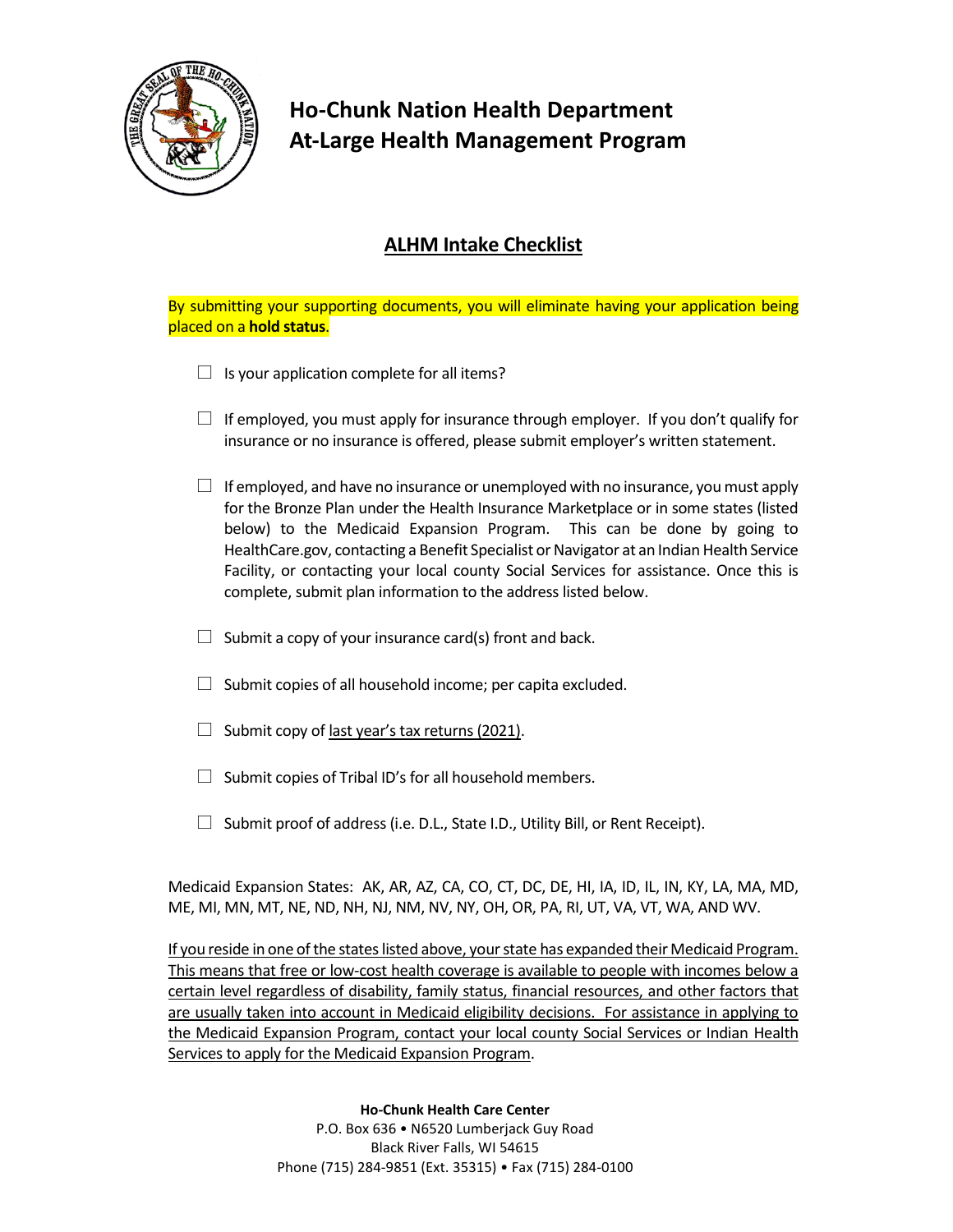| <b>HO-CHUNK NATION</b><br>AT-LARGE HEALTH MANAGEMENT PROGRAM<br>P.O. Box 636, Black River Falls, WI 54615<br>Telephone: 888-424-3584 Ext 35315<br>Fax: 715-284-0100<br><b>APPLICATION</b><br>* PLEASE PRINT CLEARLY *<br><b>MIDDLE</b><br><b>MAIDEN</b>                                                                                                                                                                                                                                                                                                                                                                                                                                                                                                        |                       |                                                                                                                                               |  |                   |                           | FOR OFFICE USE ONLY<br>Approved Medical Rx Dental | <b>Birth Date</b>                    | Sex                     | Optical<br>Age |  |
|----------------------------------------------------------------------------------------------------------------------------------------------------------------------------------------------------------------------------------------------------------------------------------------------------------------------------------------------------------------------------------------------------------------------------------------------------------------------------------------------------------------------------------------------------------------------------------------------------------------------------------------------------------------------------------------------------------------------------------------------------------------|-----------------------|-----------------------------------------------------------------------------------------------------------------------------------------------|--|-------------------|---------------------------|---------------------------------------------------|--------------------------------------|-------------------------|----------------|--|
| (APPLICANT) LAST NAME<br>FIRST NAME                                                                                                                                                                                                                                                                                                                                                                                                                                                                                                                                                                                                                                                                                                                            |                       |                                                                                                                                               |  | Social Security # |                           |                                                   |                                      | M F                     |                |  |
| <b>FATHER'S LAST NAME</b>                                                                                                                                                                                                                                                                                                                                                                                                                                                                                                                                                                                                                                                                                                                                      |                       | MOTHER'S MAIDEN NAME<br><b>FIRST</b><br><b>TRIBAL AFFILIATION</b>                                                                             |  |                   |                           |                                                   |                                      |                         |                |  |
| State<br>PHYSICAL ADDRESS<br>City<br>Zip<br><b>MAILING ADDRESS</b><br>State<br>City<br>Zip                                                                                                                                                                                                                                                                                                                                                                                                                                                                                                                                                                                                                                                                     |                       |                                                                                                                                               |  |                   |                           |                                                   |                                      |                         |                |  |
| <b>COUNTY</b>                                                                                                                                                                                                                                                                                                                                                                                                                                                                                                                                                                                                                                                                                                                                                  | <b>TELEPHONE#</b>     | <b>ALTERNATE#</b>                                                                                                                             |  |                   | VETERAN? YES              | <b>NO</b>                                         | EMPLOYED?                            | <b>YES</b><br><b>NO</b> |                |  |
|                                                                                                                                                                                                                                                                                                                                                                                                                                                                                                                                                                                                                                                                                                                                                                |                       |                                                                                                                                               |  | <b>TRIBAL ID#</b> |                           |                                                   | DISABLED?<br><b>NO</b><br><b>YES</b> |                         |                |  |
| ** LIST SPOUSE & DEPENDENTS IN HOUSEHOLD AT THE TIME OF REQUEST OTHER THAN YOURSELF **<br>Last Name<br>First<br>Middle<br>Social Security #<br>Sex<br><b>Birth Date</b><br>Enrollment#<br>Age                                                                                                                                                                                                                                                                                                                                                                                                                                                                                                                                                                  |                       |                                                                                                                                               |  |                   |                           |                                                   |                                      |                         |                |  |
|                                                                                                                                                                                                                                                                                                                                                                                                                                                                                                                                                                                                                                                                                                                                                                |                       |                                                                                                                                               |  |                   |                           |                                                   |                                      |                         |                |  |
|                                                                                                                                                                                                                                                                                                                                                                                                                                                                                                                                                                                                                                                                                                                                                                |                       |                                                                                                                                               |  |                   |                           |                                                   |                                      |                         |                |  |
|                                                                                                                                                                                                                                                                                                                                                                                                                                                                                                                                                                                                                                                                                                                                                                |                       |                                                                                                                                               |  |                   |                           |                                                   |                                      |                         |                |  |
|                                                                                                                                                                                                                                                                                                                                                                                                                                                                                                                                                                                                                                                                                                                                                                |                       |                                                                                                                                               |  |                   |                           |                                                   |                                      |                         |                |  |
|                                                                                                                                                                                                                                                                                                                                                                                                                                                                                                                                                                                                                                                                                                                                                                |                       |                                                                                                                                               |  |                   |                           |                                                   |                                      |                         |                |  |
|                                                                                                                                                                                                                                                                                                                                                                                                                                                                                                                                                                                                                                                                                                                                                                |                       |                                                                                                                                               |  |                   |                           |                                                   |                                      |                         |                |  |
| <b>INCOME SOURCE</b>                                                                                                                                                                                                                                                                                                                                                                                                                                                                                                                                                                                                                                                                                                                                           |                       |                                                                                                                                               |  | <b>HEAD</b>       |                           | <b>SPOUSE/OTHER</b>                               |                                      | <b>Annual Income</b>    |                |  |
| Gross Pay                                                                                                                                                                                                                                                                                                                                                                                                                                                                                                                                                                                                                                                                                                                                                      | Bi-weekly<br>[ Weekly | Monthly ]                                                                                                                                     |  | \$                |                           |                                                   | \$                                   |                         |                |  |
| Social Security / Supplemental Security Income / Disability                                                                                                                                                                                                                                                                                                                                                                                                                                                                                                                                                                                                                                                                                                    |                       |                                                                                                                                               |  |                   | \$                        |                                                   |                                      | Household size          |                |  |
| Per Capita / Unemployment / Workman's Comp / Other                                                                                                                                                                                                                                                                                                                                                                                                                                                                                                                                                                                                                                                                                                             |                       |                                                                                                                                               |  | \$                |                           |                                                   |                                      | Poverty level_______%   |                |  |
| Do you have insurance or other coverage? Yes<br>Have you requested assistance from other resources, (i.e. Medical Assistance)? Yes<br>(Submit notice of decision)<br>No<br>Description of medical needs, including acute and/or chronic health problems: ________________________________                                                                                                                                                                                                                                                                                                                                                                                                                                                                      |                       |                                                                                                                                               |  |                   |                           |                                                   |                                      |                         |                |  |
|                                                                                                                                                                                                                                                                                                                                                                                                                                                                                                                                                                                                                                                                                                                                                                |                       |                                                                                                                                               |  |                   |                           |                                                   |                                      |                         |                |  |
| I CERTIFY that the information on this application is true and complete. I understand that I may be asked to provide supportive<br>documentation relative to this application and that providing false information may result in my being declared ineligible for assistance<br>through the ALHM Program. I also understand that it is my responsibility to NOTIFY THE AT-LARGE HEALTH MANAGEMENT<br>PROGRAM OF ANY CHANGE IN THE ABOVE INFORMATION WITHIN 30 DAYS OR MY HEALTH BENEFITS WILL TERMINATE.<br>I FURTHER AUTHORIZE and give my permission to the ALHM Program to disclose and seek confidential information in efforts to<br>determine program eligibility for one year from my signature and date below. YOU WILL RECEIVE A DETERMINATION NOTICE |                       |                                                                                                                                               |  |                   |                           |                                                   |                                      |                         |                |  |
| WITHIN 30 DAYS UPON RECEIPT OF YOUR APPLICATION. IF WITHIN 30 DAYS YOU DON'T RECEIVE NOTICE; PLEASE<br><b>CONTACT US IMMEDIATELY.</b>                                                                                                                                                                                                                                                                                                                                                                                                                                                                                                                                                                                                                          |                       |                                                                                                                                               |  |                   |                           |                                                   |                                      |                         |                |  |
|                                                                                                                                                                                                                                                                                                                                                                                                                                                                                                                                                                                                                                                                                                                                                                |                       |                                                                                                                                               |  |                   | _Date: __________________ |                                                   |                                      |                         |                |  |
|                                                                                                                                                                                                                                                                                                                                                                                                                                                                                                                                                                                                                                                                                                                                                                |                       | _Date: ___________________<br>Parent or Legal Guardian Signature: Manual Communication Communication Communication Communication Communicatio |  |                   |                           |                                                   |                                      |                         |                |  |